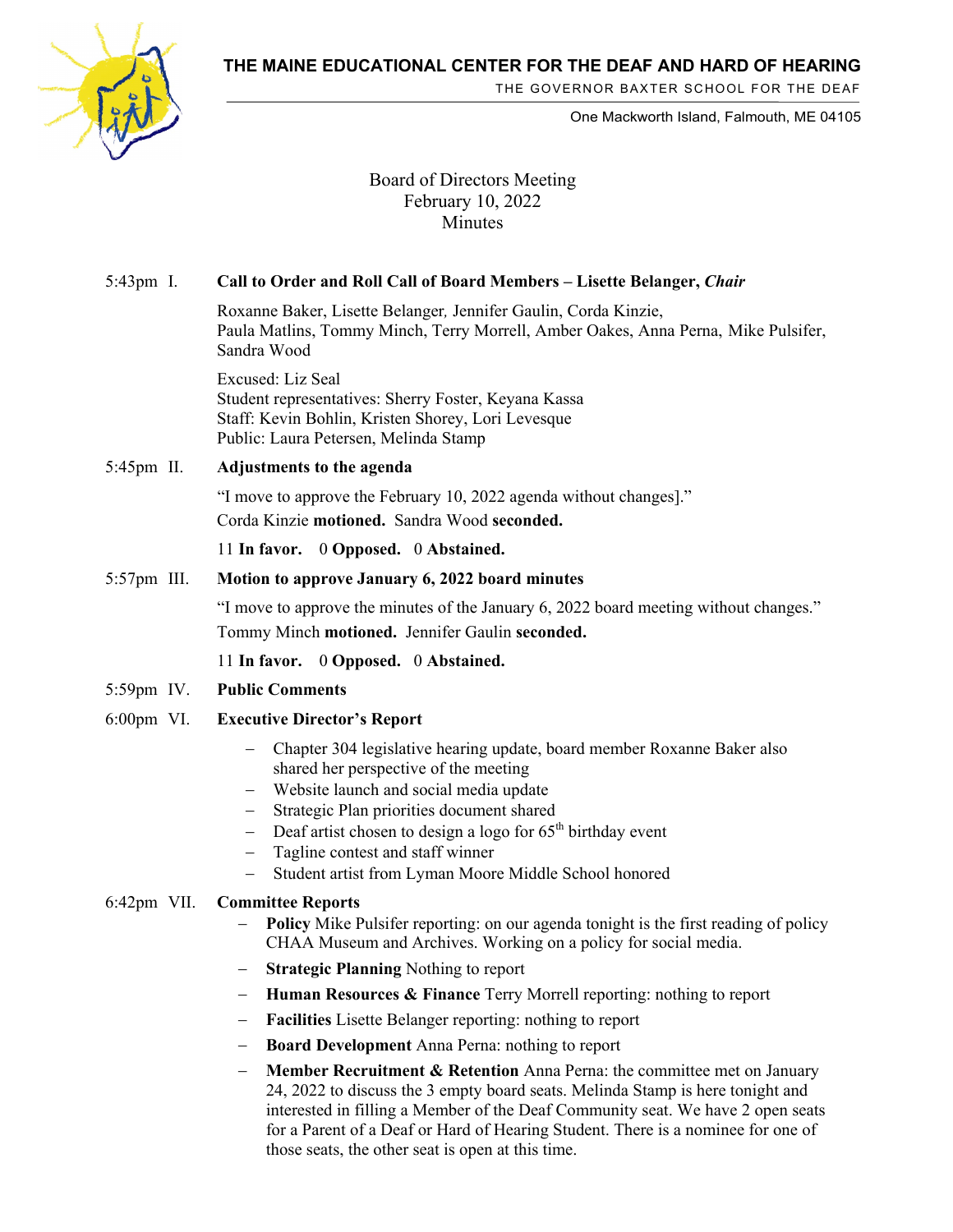**THE MAINE EDUCATIONAL CENTER FOR THE DEAF AND HARD OF HEARING**



THE GOVERNOR BAXTER SCHOOL FOR THE DEAF

One Mackworth Island, Falmouth, ME 04105

Board of Directors Meeting February 10, 2022 Minutes

- − **Legislative Action** Roxanne Baker reporting: The committee met with Karen on February 3, 2022 to prep for the Chapter 304 Legislative hearing
- − **Bylaws** Tommy Minch reporting: nothing to report

### **New Business**

|               | 6:48 pm VIII. Policy, 1st Reading                                                                                                                                                                             |
|---------------|---------------------------------------------------------------------------------------------------------------------------------------------------------------------------------------------------------------|
|               | <b>CHAA</b> Museum and Archives<br>"I move to approve the first reading of policy CHAA Museum and Archives without<br>changes."                                                                               |
|               | Tommy Minch motioned. Jennifer Gaulin seconded.                                                                                                                                                               |
|               | 11 In favor. 0 Opposed. 0 Abstained.                                                                                                                                                                          |
| $6:51$ pm IX. | <b>Staff Nomination</b> Lori Levesque, Director of Human Resources                                                                                                                                            |
|               | "I move to accept the nomination of Lori Levesque for the position of Director of Human<br>Resources without changes."                                                                                        |
|               | Jennifer Gaulin motioned. Corda Kinzie seconded.                                                                                                                                                              |
|               | Discussion: clarification on the Director of Operations & Human Resources now 2<br>separate positions: Director of Human Resources and Director of Operations.                                                |
|               | 10 In favor. 0 Opposed. 1 Abstained.                                                                                                                                                                          |
| 6:57pm X.     | Staff Nomination Alyssa Guldager, Itinerant TOD, Oxford                                                                                                                                                       |
|               | "I move to accept the nomination of Alyssa Guldager for the position of Itinerant TOD,<br>Oxford without changes."                                                                                            |
|               | Roxanne Baker motioned. Tommy Minch seconded.                                                                                                                                                                 |
|               | 10 In favor. 0 Opposed. 0 Abstained.                                                                                                                                                                          |
| 7:00pm XI.    | Acceptance staff resignation/retirement Julianne Daley, TOD, Oxford                                                                                                                                           |
|               | "I move to accept the resignation/retirement of Julianne Daly, TOD, Oxford effective<br>date February 1, 2022 without changes."                                                                               |
|               | Tommy Minch motioned. Jennifer Gaulin seconded.                                                                                                                                                               |
|               | 10 In favor. 0 Opposed. 0 Abstained.                                                                                                                                                                          |
| 7:07pm XI.    | <b>Motion to Exit Public Meeting and Enter Executive Session to discuss an employee's</b><br>request for a leave extension and the Executive Director evaluation process                                      |
|               | "I move to exit the public meeting and enter Executive Session as per article MRS 405-<br>6A at 7:07to discuss an employee's request for a leave extension and the Executive<br>Director evaluation process." |
|               | Jennifer Gaulin motioned. Tommy Minch seconded.                                                                                                                                                               |
|               | 10 In favor. 0 Opposed. 0 Abstained.                                                                                                                                                                          |